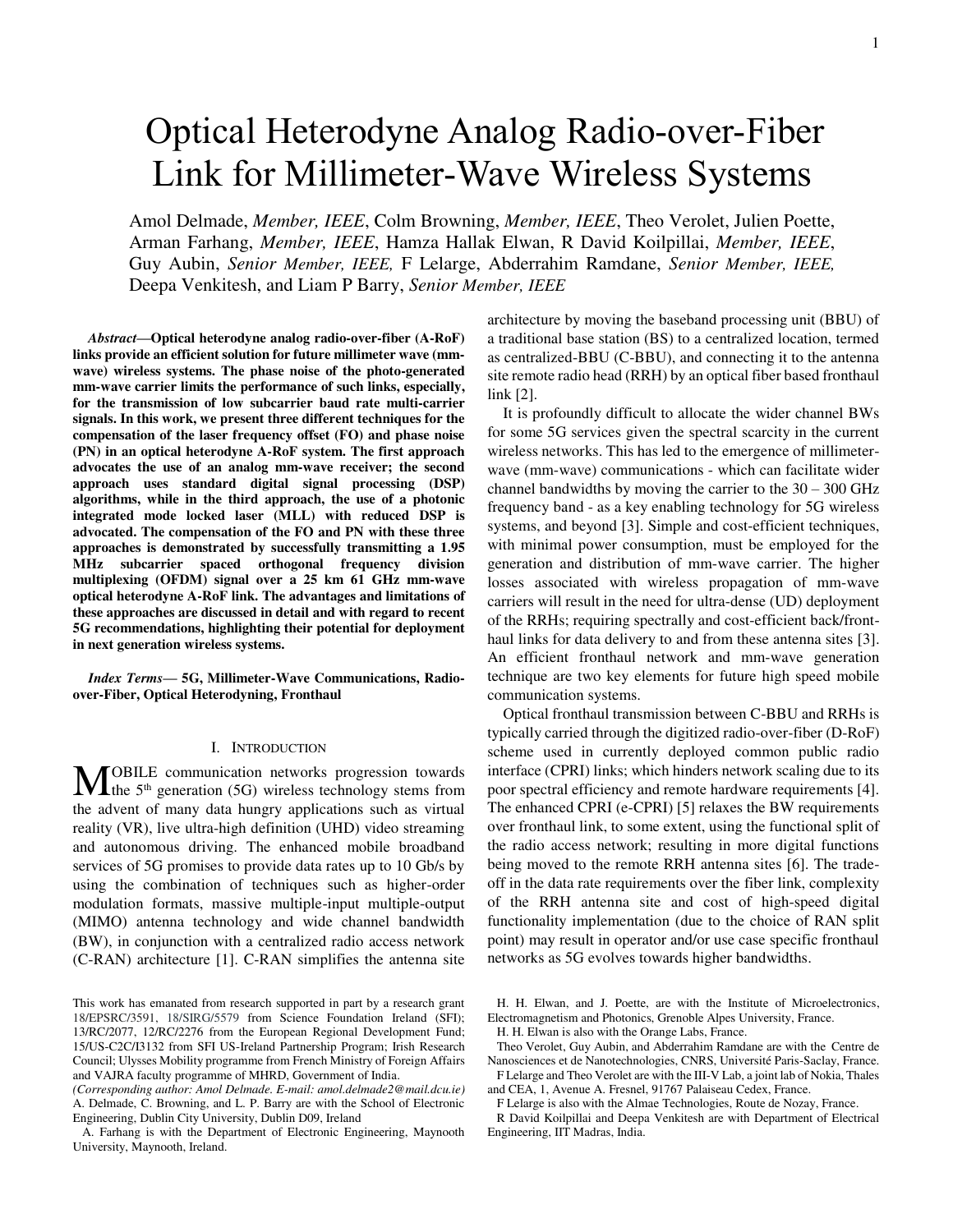The poor spectral efficiency and scalability issues of digital RoF fronthauling can be alleviated by analog radio-over-fiber (A-RoF) links [7]. An analog RoF approach retains the inherent bandwidth efficiency of the wireless signals over the fronthaul link and simplifies the RRH antenna site architecture by providing RF signals which are ready for antenna transmission directly after photo-detection and amplification. It also avoids the use of a high-speed digital-to-analog (DAC) and analog-todigital conversion (ADC) at the RRH antenna site. Various experiments [7] - [11] have demonstrated the feasibility of A-RoF fronthaul supporting the transmission of multiple signal bands over the same link.

The complexity associated with the electronic generation of the mm-wave carriers hinders its deployment in future mobile networks and hence photonic generation techniques have been proposed. Optical heterodyning, wherein two optical carriers with a spacing equal to the desired RF carrier frequency beat on a high-speed photodetector, has been studied extensively for mm-wave generation [12]-[19]. The optically compatible A-RoF fronthaul network can facilitate the distribution of mmwave carriers to various RRH sites through the same fiber network leading the way for centralization of the resources. However, in such systems, the phase noise (PN) of the photogenerated mm-wave carriers has been shown to be a performance limiting factor [18], especially for the small baud rate/subcarrier spacing multicarrier signals as envisioned in 5G and beyond 5G wireless systems. Hence, it is necessary to either reduce the phase noise of mm-wave carriers or compensate it in some way for the successful system implementation.

Most of the previous optical heterodyne demonstrations have used either two free running lasers [12]-[15] or optical frequency combs (OFC) [16]-[19] as optical sources for mmwave generation. In optical heterodyning systems with free running lasers, the frequency stability and linewidth of the lasers contribute to the phase noise of the photo-generated mmwave carriers. Techniques such as the use of dual mode lasers [15], optical injection locking [20], optical phase locked loops [21] and RF envelope detectors [14] have been employed to increase the stability and reduce the phase noise of the optical tones, but at the cost of increased optical/electrical complexity. In this paper, we present three different techniques to mitigate the effect of laser frequency fluctuations (i.e. frequency offset (FO)) and phase noise/linewidth on the system performance. The first approach advocates the use of an analog mm-wave receiver [22]; the second approach uses the standard digital signal processing (DSP) algorithms [23], while in the third approach, the use of a photonic integrated mode locked laser (MLL) with reduced DSP compensation [24] is presented.

In the following sections, we will demonstrate and discuss how these three schemes mitigate the effect of FO & PN in an optical heterodyne A-RoF link by presenting the successful transmission of 64-QAM modulated 1.95 MHz subcarrier spaced orthogonal frequency division multiplexing (OFDM) signals over 25 km standard single mode fiber (SSMF) link. Two different sets of optical sources, i.e. free running lasers and MLL OFC are used in the respective schemes. Details of the general heterodyne system implementation are discussed in Section II, while the compensation techniques and their respective results are discussed in subsections of Section III. The advantages and limitations of these techniques are discussed, with regard to the transmission of the 5G envisioned subcarrier spaced signals, in Section IV. Finally, Section V concludes the paper.

#### II. HETERODYNE SYSTEM IMPLEMENTATION

The schematic of the general optical heterodyne mm-wave A-RoF fronthaul link experimental setup (with representative spectra along the transmission path) is shown in Fig. 1. Two optical tones with frequency spacing  $(\Delta F_c)$  close to the desired mm-wave carrier frequency, 56 GHz in this case, from the optical source assembly are fed to the Ch. 1 and Ch. 2 of the transmitter. As mentioned in Section I, two different optical sources i.e. either two free running tunable lasers or a passively mode lock laser based OFC followed by a filter, are used alternatively in our schemes. In the case of two free running tunable lasers (TL1  $&$  TL2), the output of lasers can be directly fed to channel 1 and channel 2, respectively, as shown in the inset (a) of Fig. 1, while the output of the MLL OFC needs to



Fig. 1. Optical heterodyne mm-wave A-RoF fronthaul transmission system showing the C-BBU and RRH site architectures along with the optical source assembly insets (a) two free running lasers, (b) QD MLL OFC.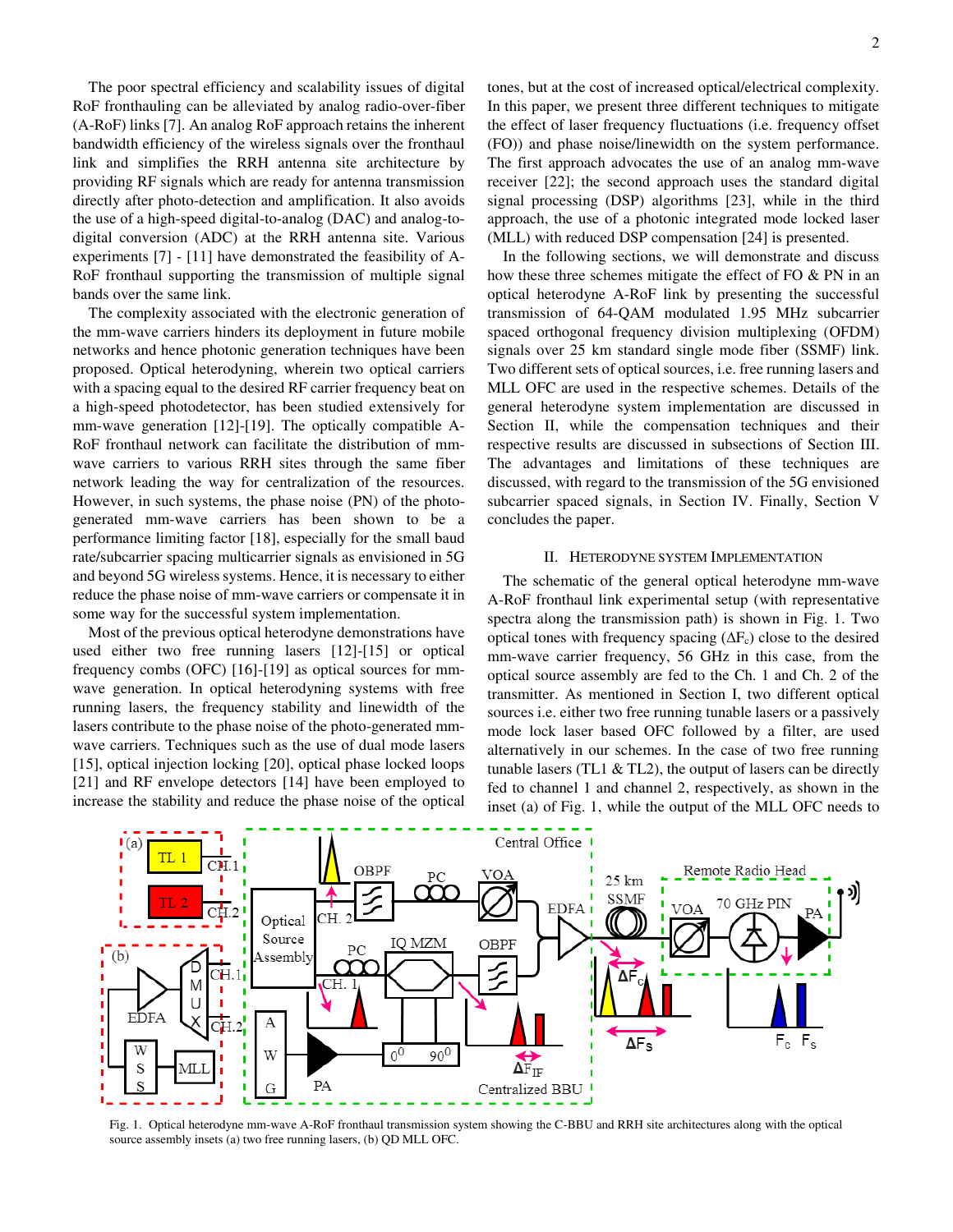

Fig. 2 Receiver architecture of the mm-wave A-RoF system showing two different sets of frequency down-conversion mechanism in (a) red box – analog mm-wave stage and (b) green box – external standalone LO stage.

be filtered before feeding it to the two respective input channels. A wavelength selective switch (WSS) is used to select two optical tones from the output of the MLL OFC and is followed by an erbium doped fiber amplifier (EDFA) to boost the power of these carriers before splitting the optical path to two channels as shown in the Inset (b) of Fig. 1. More details of the tunable lasers and MLL are discussed in respective sections.

An optical single sideband (OSSB) modulated OFDM signal (red signal in Fig. 1) is generated using an I/Q Mach-Zehnder Modulator and electrical 90<sup>°</sup> hybrid coupler in Ch. 1. The OFDM signal was generated in the electrical domain, at an intermediate frequency (IF) of  $5$  GHz (F<sub>IF</sub>), using an arbitrary waveform generator (AWG). The OFDM signal consists of 64- QAM modulated subcarriers at a spacing of 1.95 MHz. The OSSB modulated carrier was combined with the un-modulated carrier from Ch. 2 (yellow carrier in Fig. 1) and transmitted through 25 km of SSMF after amplification by an EDFA. A variable optical attenuator (VOA) was used in Ch. 2 to equalize the optical power between the two optical paths due to different losses. Optical band pass filters (OBPF) are used in both paths to remove the unwanted signal or carrier components.

Two optical tones, separated by 56 GHz, and a data signal which is modulated 5 GHz away from one of the carrier tones, are transmitted together through the fiber to the RRH site transmit antenna. The photo-mixing of these three optical frequency components, on a 70 GHz PIN PD, generates the electronic copies of the mm-wave OFDM data signal at  $Fs = 61$ GHz (from *un-modulated carrier× OSSB data sideband*  mixing) along with a mm-wave carrier at  $Fc = 56$  GHz (from *carrier×carrier* mixing). The strength of the generated mmwave carrier and data signal will depend on the powers of both modulated and un-modulated optical carriers as well as OSSB modulated data signal. If the modulated carrier (red carrier in Fig. 1) remains un-suppressed after OSSB modulation, then there will be a relatively strong beating term between this carrier and un-modulated carrier (yellow) - producing a relatively high powered mm-wave carrier at Fc at the PD output. A VOA at the RRH site is used to control the total power incident on the high-speed PD.

The photo-generated 61 GHz OFDM signal can be directly transmitted to the wireless user using mm-wave antenna elements, after amplification, as shown in RRH box of Fig. 1. It is worth mentioning that wireless transmission of mm-wave signal was not carried in this experiment. The output of PD was directly connected to the input of frequency down-conversion stage of receiver presented in Fig. 2.

The three techniques presented in this paper use two different approaches for remote frequency down-conversion of the 61 GHz mm-wave OFDM signal to IF, as shown in the two arms of the receiver architecture of Fig. 2. The analog mm-wave receiver approach (red box in Fig. 2) uses the photo-generated RF carrier itself for frequency down-conversion of the signal, requiring the transmission of both mm-wave signal and carrier over the wireless channel. The second receiver scheme (green box in Fig. 2) employs an external local oscillator (LO) and mixer for mm-wave signal frequency down-conversion to IF. The minimum power level, of the IF signal, on the receiver side was limited to -28 dBm due to the significant effect of quantization noise introduced by the RTS below this power. More details of this receiver structure are discussed in the respective receiver sections. A real time oscilloscope (RTS) was used to capture the down converted IF data. Offline processing is applied on the captured signal, using Matlab, to evaluate the bit error rate (BER) and error vector magnitude (EVM) performance.

This system architecture is designed to replicate the future mobile fronthaul link wherein analog RoF signals are transmitted from a central office (CO) or C-BBU through 25 km of SSMF to the RRH site, where the frequency upconversion of the data to mm-wave band is performed by optical heterodyning of relevant optical data signal and carrier.

## III. FREQUENCY OFFSET AND PHASE NOISE COMPENSATION **TECHNIQUES**

# *A. MM-WAVE ANALOG RECEIVER*

#### *1) FO & PN Cancellation*

The photo-mixing, at the RRH site, generates the electronic copies of mm-wave OFDM data signal at  $Fs = 61$  GHz and a mm-wave carrier at  $Fc = 56$  GHz. The frequency drift of the free running lasers (TL1  $\&$  TL2) will result in the equal amount of frequency shift (say  $\delta F$ ) in both Fc (will become Fc  $\pm \delta F$ ) and Fs (will become Fs  $\pm$   $\delta$ F), after the photo-detection. The frequency shift, δF, changes over time, but the difference



Fig. 3(a) A portion of the transmitted (red) and received (blue) IF signal spectra showing non-overlap due to FO and (b) Constellation of the demodulated signal in an optical heterodyne A-RoF link with free running lasers source and fixed frequency external LO down-conversion receiver.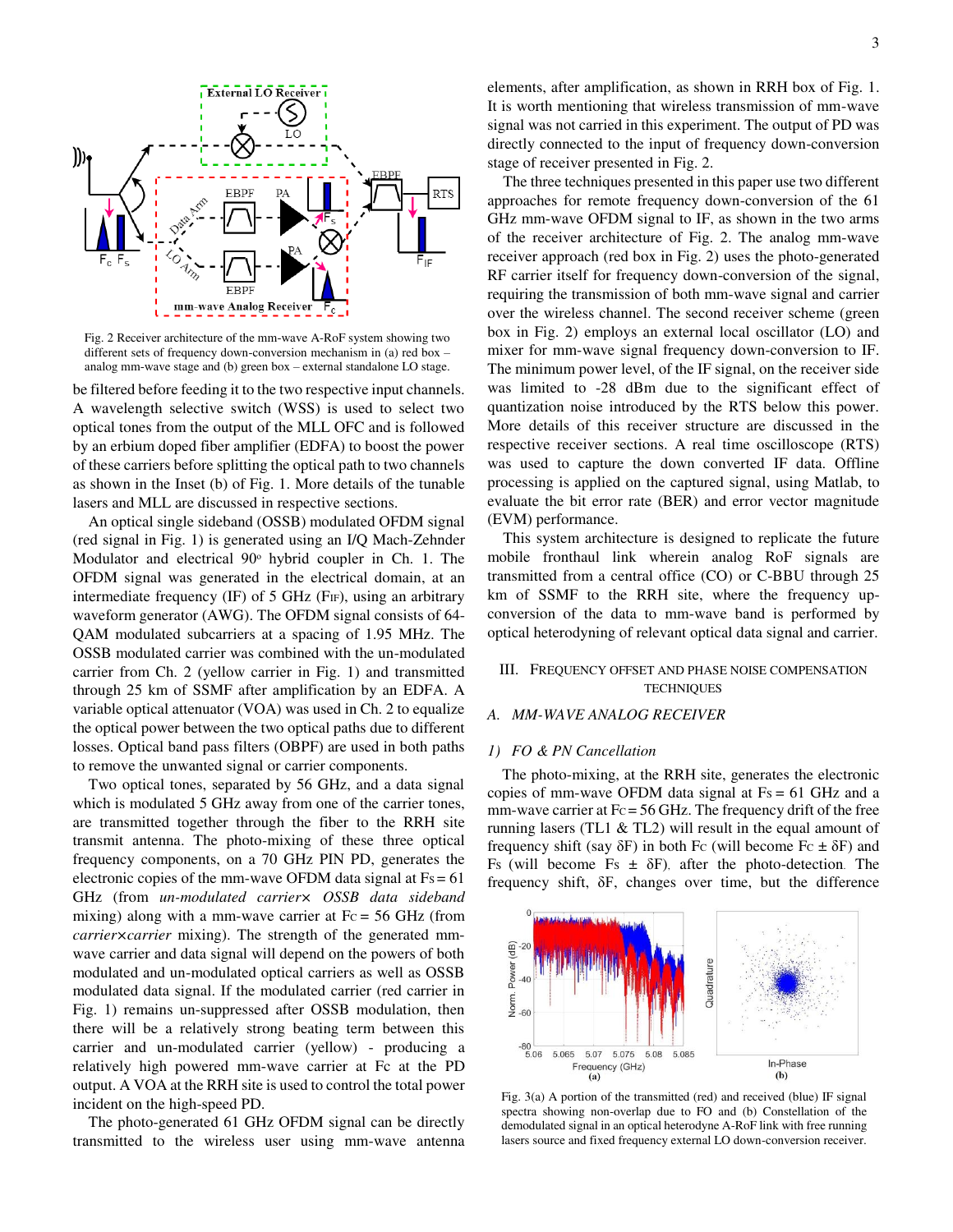between Fs and Fc will remain equal to  $F_{IF}$ . The frequency down-conversion of such a mm-wave OFDM data signal, centered at Fs  $\pm$   $\delta$ F, using a fixed frequency external LO (as shown in the green box portion of receiver in Fig. 2) will result in the frequency shifted IF signal, with a spectrum as presented in Fig. 3(a). Demodulation of this frequency shifted IF signal, after capturing and processing using Matlab, will result in the distorted constellation, due to FO and PN, as shown in Fig. 3(b). Hence, the external LO used for down conversion of the mmwave OFDM data signal to 5 GHz IF, needs to replicate the laser frequency drift over time in order to recover the data.

 Regardless of the frequency drift of free running tunable lasers, the difference between  $Fc \pm \delta F$  and  $Fs \pm \delta F$  terms will always be equal to 5 GHz, which is the original IF. Hence, the mixing of these two photo-generated mm-wave components can lead to the frequency down-conversion of the mm-wave data signal ( $Fs \pm \delta F$ ) to original 5 GHz intermediate frequency; eventually making the system agnostic to the laser frequency drift. Achieving robustness to FO in this way negates the requirement for frequency correlation, or locking, between the laser sources - significantly reducing transmitter complexity. Also, this signifies that the generated mm-wave carrier at  $Fc \pm$ δF can be used as an external LO for the frequency downconversion of the mm-wave data signal; achieving an external 'LO-free' frequency down-conversion. Eventually, this will necessitate the transmission of both mm-wave signal and carrier over the wireless channel. This concept has led to the design of our mm-wave analog receiver, which is shown in the red box of Fig. 2.

The signal captured by the antenna is split into two paths, the LO arm and data arms, to separate the mm-wave carrier and mm-wave data signal, respectively, by using electrical band pass filters (EBPF). The center frequencies and 3dB bandwidths of both EBPF:  $f = 56 \text{ GHz}$ ,  $BW = 500 \text{ MHz}$  (LO arm) and  $f =$ 62 GHz,  $BW = 6$  GHz (RF data arm), are chosen considering the IF carrier and frequency drifts of the commercially available tunable lasers. The filtered signals are mixed together using a mm-wave mixer; resulting in a data signal output at IF of 5 GHz. This IF signal is captured using an RTS, and processed in Matlab, as shown in the receiver architecture of Fig. 2.

 It is worth mentioning that the photo-mixing generated mmwave carrier will have the same phase noise as that of the mmwave data signal. Mixing of these phase noise correlated mmwave frequency components, will result in the cancellation of the RF phase noise, of the IF signal, upon frequency down-



Fig. 4(a) A portion of the transmitted (red) and received (blue) IF signal spectra showing exact overlap and (b) Constellation of the demodulated signal in an optical heterodyne A-RoF link with free running lasers source and standalone analog mm-wave receiver.

conversion. Achieving phase noise cancellation, in this manner, effectively removes the requirement for phase correlated or ultra-low linewidth laser sources which have been shown to be a necessity for heterodyne A-RoF applications [18]. The presented architecture permits a significant reduction in the complexity of the C-BBU transmitter and RRH antenna site designs. It should be noted that these advantages come at the cost of a requirement for the beat term to be transmitted over wireless channel (after the PD) in tandem with the data signal.

 The previous system demonstrations [25], [26] use a similar electronic phase noise cancellation mechanism, but the requirement of a correlated dual-mode optical source, for the de-multiplexing and cancellation operation, increases the receiver unit's optical complexity. A similar concept is demonstrated in [27] albeit with the use of square law nonlinear device which potentially puts additional constraints on input (received) power.

#### *2) Key Results*

 Initially, the mm-wave A-RoF heterodyne system was tested with two hybrid InP-TriPleX photonic integrated tunable lasers [28] at the transmitter and a standalone 56 GHz external LO at the receiver. The lasers exhibit excellent linewidth of  $\sim 50$  kHz and side mode suppression ratio (SMSR) of  $\leq$  50 dB. An universally filtered OFDM signal consisting of 76 subcarriers with 64-QAM data symbols at a spacing of 1.95 MHz was used. It resulted in a signal BW of 148 MHz and raw data rate of 0.89 Gb/s. Fig. 3(a) shows the frequency offset between the nonoverlapping spectra of the transmitted (red) and received (blue) IF signal. A maximum carrier frequency offset/spectrum nonoverlap, due to the relative frequency drift of the TLs, of  $\sim 10$ MHz was observed over several captures. As mentioned earlier, the captured OFDM signal could not be demodulated successfully due to the combined effects of FO and PN, resulting in the received noisy constellation presented in Fig. 3(b).

 The standalone external LO receiver was replaced by the mmwave analog receiver in order to test its capabilities for FO & PN compensation. Fig. 4(a) shows the spectra of transmitted (red) and received (blue) IF signal in this case. A perfect overlap between a portion of the transmitted and received IF signal electrical spectra indicates that the system is agnostic to the frequency fluctuations between the two TLs. Optical heterodyning, even with two low-linewidth (50 kHz) TLs, produces a mm-wave data signal with insufficient purity in order to support 64-QAM subcarrier modulation at 1.95 Mbaud rate [8]. However, by utilizing the proposed receiver architecture, mm-wave phase noise cancellation (PNC) is enabled. The constellation of the received signal, shown in Fig. 4(b), indicates the compensation of the signal phase noise and results in the successful demodulation of the OFDM signal. In this case the received EVM was 5.8% with BER measured to be  $7.4 \times 10^{-5}$ .

 These experimental results highlight the proposed system's robustness to both phase noise and frequency offset, while facilitating a reduction in optical complexity of the A-RoF heterodyne system - arising from the use of unlocked and uncorrelated free-running lasers. The implementation of the analog receiver clearly adds complexity at the mm-wave receiver side, and it must be mentioned that current mobile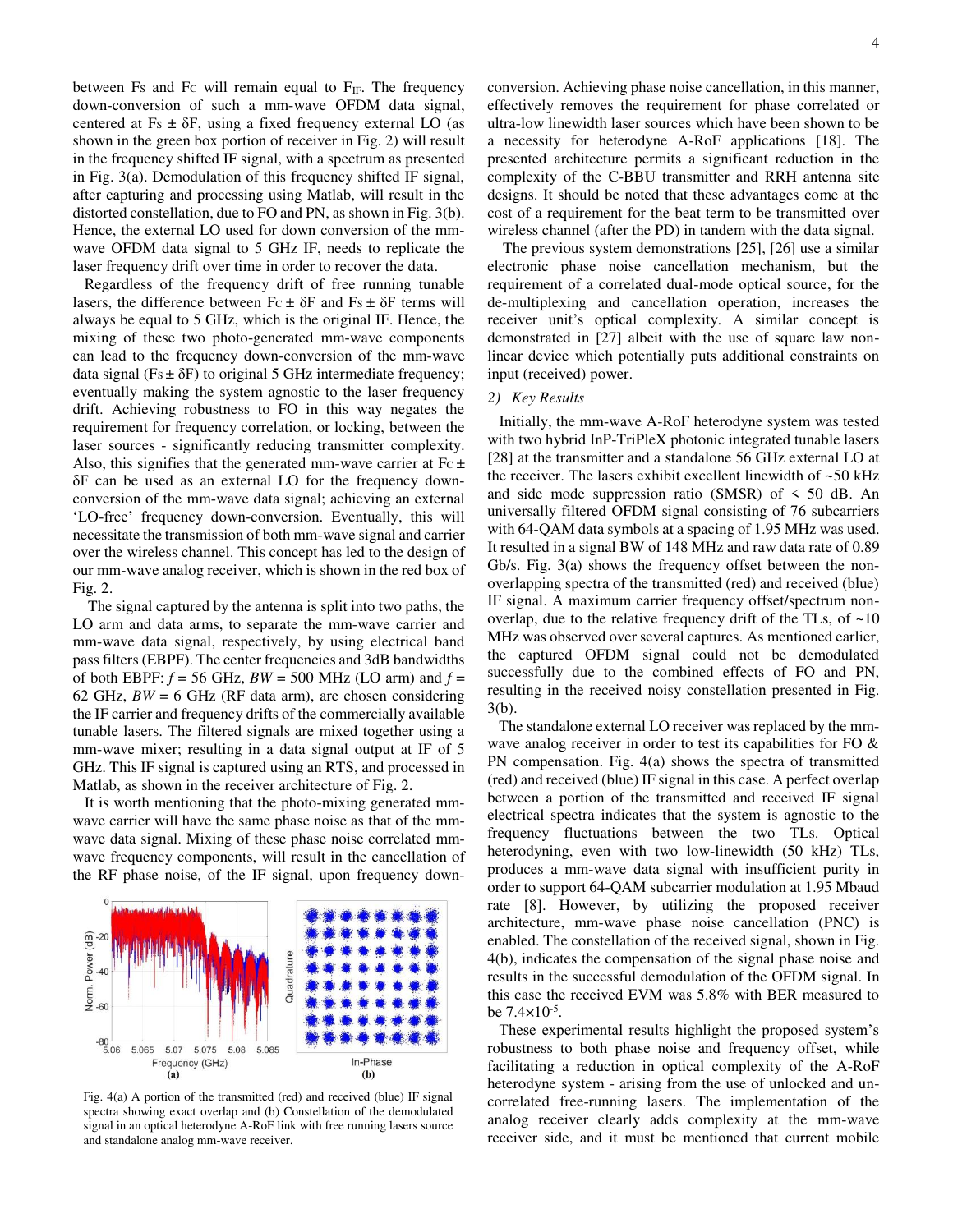communication systems do not have a provision for the transmission of a mm-wave carrier over the air. However, as deployed networks evolve to exploit the mm-wave technologies, the costs associated with the remote carrier generation at the receiver side makes the concept of a centralized carrier distribution attractive. Such a scheme can be effectively implemented through the use of the mm-wave analog receiver. The compatibility of this approach for the beamforming need to be studied for achieving high data rate transmission.

# *B. DSP RECEIVER*

 In the DSP receiver [23] approach, the standard 'Schmidl and Cox' (S&C) [29] and decision directed least mean square (DD-LMS) algorithms are used for FO & PN compensation, respectively. The implementation of this DSP receiver will not require any additional processing as these algorithms have been traditionally implemented in the wireless systems for RF FO & PN compensation at the mobile receivers. Robustness to timing and frequency offsets through digital means is a well-explored topic for high baud rate optically coherent OFDM systems [30], [31], which are inherently more tolerant to frequency and phase offsets compared to A-RoF systems.

 In the absence of a feedback mechanism to track the laser frequency fluctuations (or inability to transmit the photomixing generated carrier as presented earlier) a fixed frequency LO along with FO & PN compensation techniques based on digital signal processing at the receiver side, can lead to a simple and cost efficient mm-wave A-RoF system design. In this scenario, the electronic complexity of the analog mm-wave receiver demonstrated in the previous section is transferred to the digital domain. The fronthaul link and transmitter architecture of this scheme remains the same as shown in Fig. 1, with the exception that the photo-mixing generated mm-wave carrier is suppressed; while the receiver uses an external mm-



Fig. 5(a) The flow chart of offline DSP operations for demodulation of the signal; Constellation of the received signal after (b) FO compensation only (c) FO & PN compensation and (d) all the DSP processing.

wave LO for remote frequency down-conversion, as shown in the portion of the receiver structure outlined in green in Fig. 2.

 In this case, two low noise fiber lasers, each with a linewidth of ~ 1 kHz, were used at the transmitter. A 195 MHz bandwidth OFDM signal carrying a raw data rate of 1.12 Gb/s was modulated. The signal consists of 100 subcarriers, each with 64- QAM data symbols, at a spacing of 1.95 MHz.

# *1) FO & PN compensation*

 In the DSP receiver architecture scheme, the received mmwave data signal at the user unit side is down converted, to an intermediate frequency band, by mixing with a free running external LO. The RTS captures this signal and resamples it before processing for BER and EVM performance analysis. The flow chart of the steps involved in our offline processing is shown in the Fig. 5(a). The spectrum of the resampled received IF signal resembles the one shown in Fig. 3(a), as relative frequency drift between the lasers prevents OFDM demodulation. This OFDM signal, centered at 5 GHz  $\pm$   $\delta$ F, is then frequency down converted to the baseband by mixing it with a 5 GHz IF carrier in Matlab. S&C and DD-LMS algorithms were then implemented digitally to help overcome FO & PN, respectively. Aside from the phase noise, resulting from the linewidths of the transmitter lasers, the system will also produce random relative phase variations between the external LO and the received photo-generated mm-wave signal. This additional PN also needs to be compensated for the reliable detection of the transmitted data.

 Timing synchronization and FO estimation in the frequency down converted baseband signal is achieved by searching for a OFDM symbol with two identical halves. This special preamble, as defined in S&C algorithm, is transmitted at the start of the OFDM data from transmitter. The integer (subcarrier index) FO is detected by cross correlation of the transmitted and received preamble, instead of using a second preamble as described in S&C algorithm. The detected data is counter rotated in the frequency domain by a number of samples equal to the integer FO to correct for the FO. The same preamble is used for channel estimation. The fractional FO, which is less than the OFDM subcarrier spacing, is manifested as phase rotation in the constellation.

 Fig. 5(b) shows the constellation of the OFDM demodulated signal immediately after the FO compensation. This phase rotated constellation indicates the presence of phase noise in the signal, which needs to be corrected for successful system implementation. A DD-LMS approach was implemented in order to track phase rotation with respect to the ideal constellation diagram. Fig. 5(c) shows the constellation of the OFDM demodulated signal after FO and DD-LMS PN compensation. The phase ambiguity which results from such blind equalization was compensated for by the inclusion of several pilot subcarriers which were used to estimate phase shifts across the occupied OFDM spectrum. Fig. 5(d) shows the constellation of the OFDM demodulated signal after employing all necessary digital post-processing operations.

# *2) Key Results*

 The constellation results shown in Fig. 5 clearly indicate the capabilities of the DSP receiver to compensate the FO and PN completely. For a received optical power of -2 dBm, an EVM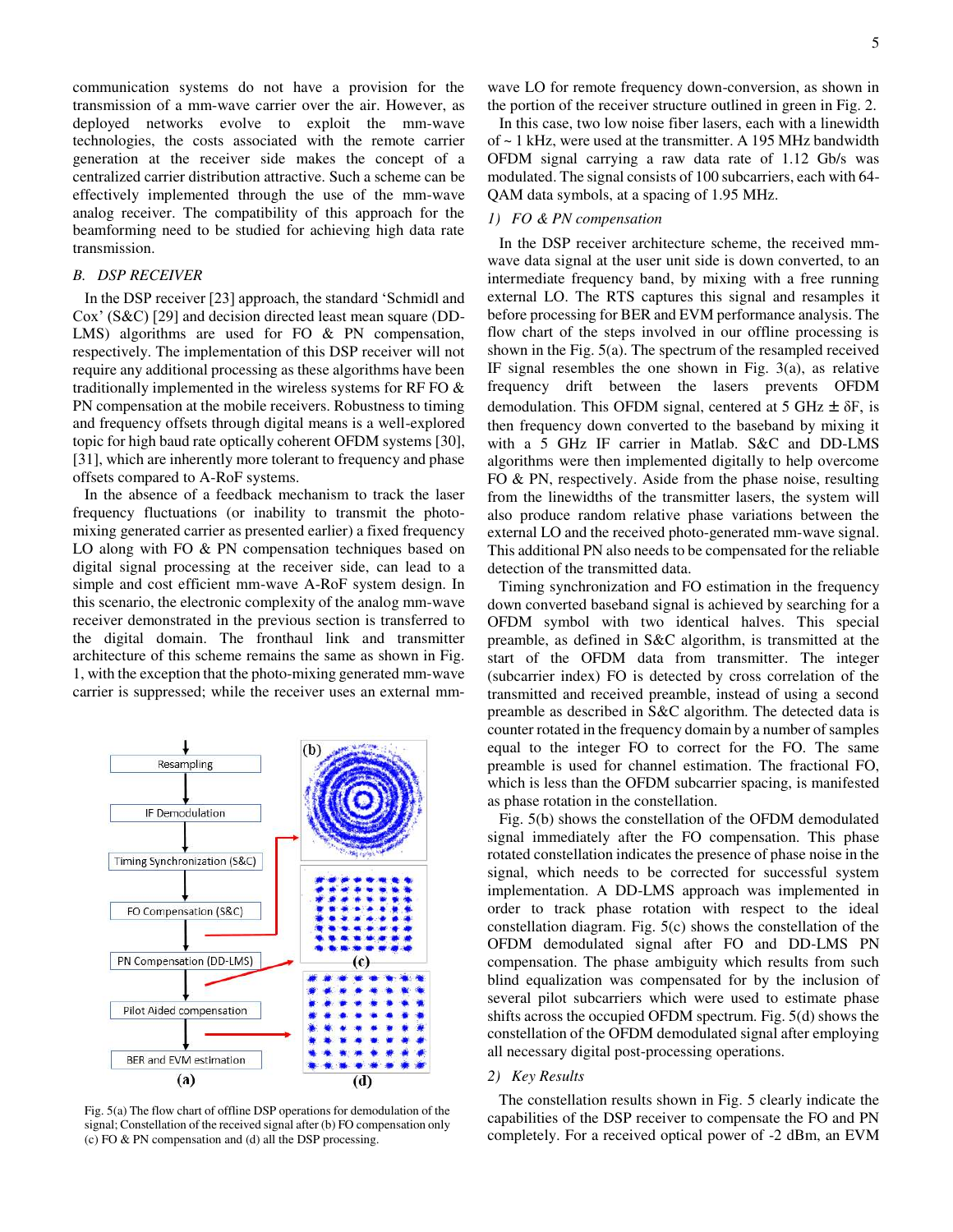of 4.76% (BER =  $3.13 \times 10^{-5}$ ) is achieved and performance is within the forward error correction (FEC) limit for the received power as low as -8 dBm. Our recent work, presented in [32], shows that there is no penalty due to 25 km of fiber transmission over back-to-back transmission. Received optical power variations from -2 dBm to -10 dBm result in EVM variation from 4.76% to ~12% [32]. The excellent performance obtained at these lower power levels is attributed to the good quality of fiber lasers, with SMSR > 50 dB, used for this experiment.

 Also, in the recent work [23] with this DSP receiver we demonstrated the successful transmission of a 61 GHz OFDM signals with subcarrier baud rates as low as 125 kHz – which is envisioned in the latest 5G new radio specifications. The frequency offsets of up to 140 MHz are compensated by using this digital processing without any significant performance degradation [23] – indicating the suitability of this approach for future hybrid optical/mm-wave multicarrier transmission systems. The limitation of time varying frequency shift of the mm-wave signal can be eliminated by using commercially available lasers, whose frequency drift is limited within the guard bands of the wireless channels. Hence, the utilization of established DSP with 'off-the-shelf' commercial lasers paves the way for the deployment of a low baud rate multicarrier signals carrying optical heterodyne mm-wave A-RoF system.

#### *C. OFC & Reduced DSP Receiver*

 The frequency offset, in the optical heterodyne system, resulting from the frequency fluctuations of the free running lasers can be eliminated by replacing the sources with an optical frequency comb. The use of OFCs, for mm-wave signal generation, gives precise control over the center frequency of the mm-wave signal to be transmitted from the antenna unit. Previous work on OFC based optical heterodyning analog RoF [18] has shown how the coherence length of correlated optical tones requires strict path matching between these carriers throughout the system. Effective path length difference and fiber dispersion in the system results in decorrelation at the receiver – producing mm-wave carriers with relatively high levels of phase noise. This essentially necessitates the use of a low linewidth (< few MHz) and highly correlated OFC source for the flexible implementation of the optical heterodyne mmwave A-RoF system with relaxed path matching constraints.

 Our previous work in [18], successfully demonstrated such a system with a gain switched laser (GSL) OFC for FO compensation and analog mm-wave receiver, described in section III.A, for PN compensation. The use of high-power RF source for gain switching along with the requirement of a low linewidth laser for external injection to the GSL (to reduce phase noise on the comb lines) [33], increases the complexity of the optical heterodyning system. In this present work, an RF synthesizer free low linewidth photonic integrated quantum dash passively mode locked laser (QD-P-MLL) OFC is used to meet the necessary laser specifications and cost-effectiveness for wide deployment. To relax the constraints on the path matching and correlation of OFC tones, our approach uses digital PN compensation algorithm at the receiver along with low linewidth MLL as optical source. Previous work with a MLL [34] has demonstrated the transmission of high baud rate single carrier signals, for which the impact of phase noise is



Fig. 6 (a) The optical spectrum at the output of passively mode locked QD laser with red circles showing different sets of operating frequencies used for the heterodyning and (b) the RF spectrum of the frequency down converted mm-wave carrier, in the system, for MLL with and without feedback case.

minimal. Here, we have demonstrated the transmission of 5G envisioned small subcarrier spacing multi-carrier signals.

#### *1) QD-P-MLL Source & System Description*

 An integrated single section Fabry-Pérot cavity mode lock laser with a repetition rate of 32.5 GHz was used for this work. The gain medium of MLL was made with a few layers of InAs quantum dash, while cleaved facets were used for the mirrors. The complete description of the device can be found in [35], [36]. This OFC source fiber couples the output power of ~9 dBm and exhibits a 3 dB envelope bandwidth of 11.8 nm (spectrum shown in Fig. 6(a)) at 300 mA bias current. The optical linewidth of the comb tones was around 6 MHz and the RF beat signal of all comb tones had a linewidth of ~10s kHz. An optical external free space cavity, consisting of a collimating lens, a free space attenuator and a mirror, is placed backwards the MLL chip to reduce the phase noise of both the optical lines and RF beat signal [37]. It introduces an optical feedback whose strength and phase are changed by tuning the position of mirror, which results in linewidth change. Under coherent feedback both the optical linewidths and RF linewidth can be reduced by a factor of 10 [38].

 The output of this MLL OFC was fed to a WSS which filtered two optical tones spaced close to the required mm-wave frequency, in this case 65 GHz (twice the FSR of the OFC), as shown in the inset (b) of Fig. 1. Two optical tones, at 194.556 and 194.621 THz, were selected for heterodyning, and are marked by the red circles on the MLL output spectrum shown in Fig. 6(a). The output of the WSS is amplified and sent to the two channels of the heterodyning architecture as shown in the inset (b) of Fig. 1. Most of the remaining details of the experimental setup are similar to that discussed in section II. With regard to the generation of the OSSB signal, the biasing conditions of the IQ MZM were changed in order to generate the lower OFDM sideband at 5 GHz relative to the optical carrier. Given the selected tone spacing of 65 GHz, this operation allowed OFDM signal generation at 60 GHz through the heterodyne process. In this scheme also, a 195 MHz bandwidth OFDM signal, with a subcarrier baud rate of 1.95 Mbaud, carrying a raw data rate of 1.12 Gb/s was transmitted over the link. The receiver architecture, for this scheme, is similar to the previous scheme presented in section III.B, but with reduced DSP for PN compensation alone. It consists of an external standalone LO for frequency down-conversion to IF and DSP algorithms for PN compensation.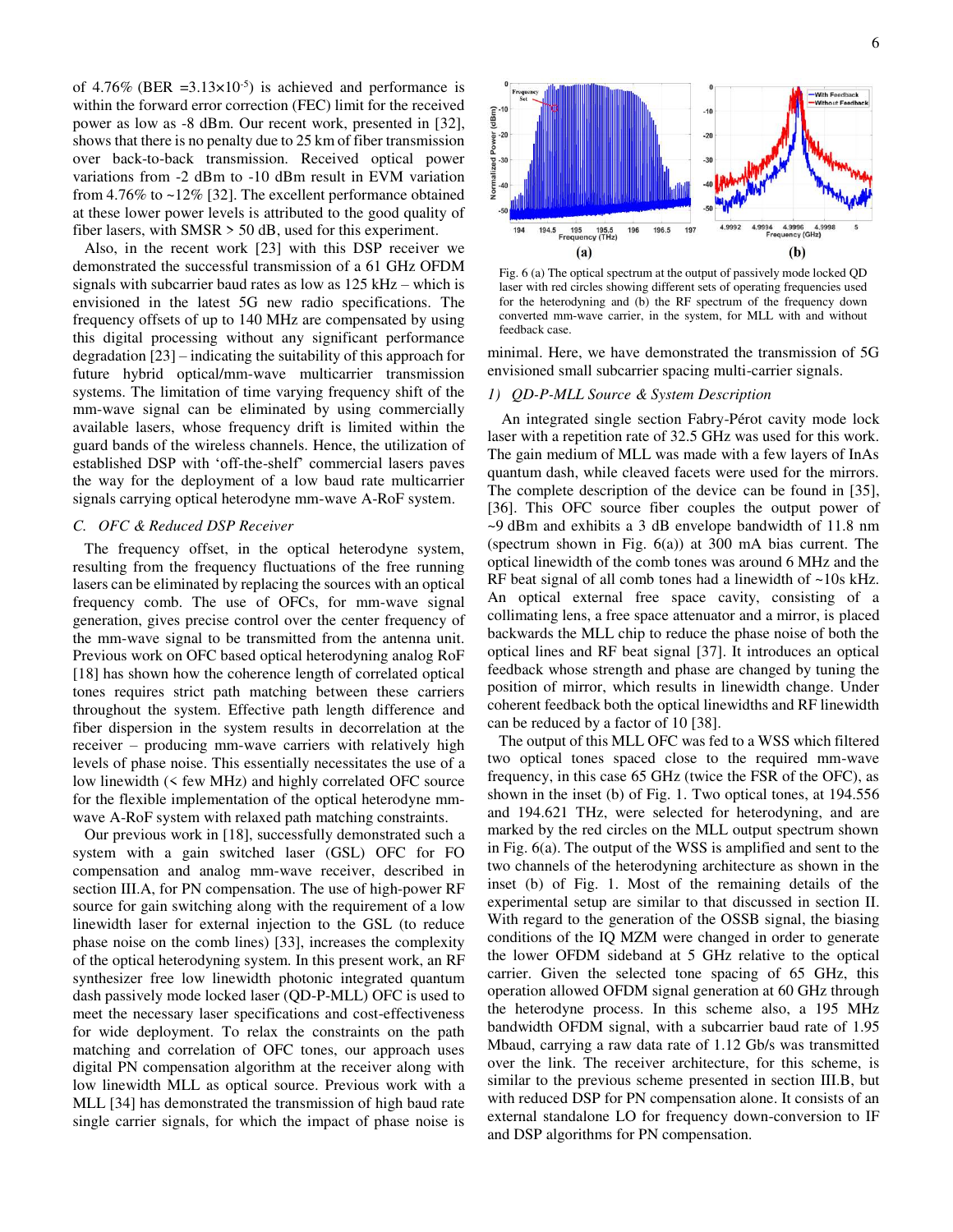

Fig. 7 Constellation of the demodulated signal in a mm-wave A-RoF system employing a QD-P-MLL OFC (a) without and (b) with a free space optical feedback.

#### *2) Results*

 Initially, the optical heterodyne system was tested when there was no feedback applied to the MLL OFC. The constellation of the received demodulated signal is shown in Fig. 7(a). The distorted constellation with a measured EVM of 13%, which is above the FEC limit of 8%, indicates the unsuccessful transmission of the signal over this link. This is caused by the RF beat tone linewidth being too large for the subcarrier baud rate and modulation format being employed. As mentioned earlier, the free space feedback to the MLL results in the reduction of the RF beat tone linewidth. The achieved reduction in the mm-wave carrier linewidth from ~10 kHz without feedback to ~2 kHz with feedback, is shown in Fig. 6(b) from the frequency down converted mm-wave carrier spectrum.

 Later the presented optical heterodyne system was tested, when the MLL was operated with free space optical feedback, at the marked operating frequencies from the MLL OFC source. The received signals constellation, shown in Figs. 7(b), results in a measured EVM of  $~6\%$ . This shows the importance of generating a mm-wave carrier with low RF linewidth or phase noise. Also, these results indicate the presented systems ability to compensate the PN in the system; while FO is eliminated by use of the OFC. A measured BER of  $\sim$ 1.82×10<sup>-4</sup> was obtained with no penalty due to fiber transmission at a received optical power of 0 dBm. In the recent work [24], we have shown the successful transmission of the OFDM signals with subcarrier baud rates of 250 kbaud and higher; indicating the systems capabilities for transmitting the low baud rate/ subcarrier spaced signals required by 5G standards.

 Using the QD-MLL, with feedback, in the mm-wave A-RoF system, we achieved a similar performance to that of our previous demonstrations using a gain switched OFC [18], while eliminating the requirement for an RF synthesizer at the transmitter. Also, any mm-wave or THz carriers, within the BW of QD-MLL OFC, can be generated by this process by selecting two lines with the desired frequency spacing for optical heterodyning. This highlights the potential for the deployment of the passively mode-locked lasers mm-wave systems required for provision of multi-carrier A-RoF signals with baud rates compatible with future mobile services. These advantages come at the cost of increased system complexity with the requirement of the free space feedback, WSS, optical amplifier and demultiplexer at the transmitter. However, optical integration could be employed to implement the filtering, amplification, demultiplexing and modulation, thus creating a photonic integrated mm-wave transmitter.

# IV. COMPARATIVE DISCUSSION

 Spectrally efficient and cost effective front/back-haul networks, with power efficient and simplistic mm-wave generation, are two key elements to the development of future high speed mobile communication systems. The fronthaul network should facilitate the centralization of the resources along with simplifying the RRH antenna site architecture. In the currently employed CPRI or e-CPRI fronthaul links, digitization of the baseband signal increases the transmission rate over the link, while moving some of the functionalities to the RRH antenna site which requires high speed DAC/ADC. The digitized baseband implementation of current fronthaul transmission links requires remote frequency up-conversion, at the RRH site, for mm-wave operation – limiting the scope for cost saving through hardware centralization.

 Meanwhile with the optical heterodyne A-RoF technique, the RF data signal is directly generated in the mm-wave band as a result of the photo detection process. This simplifies the RRH site as it requires only one high speed photodetector, for mmwave signal generation, while placing most of the processing components at the C-BBU, as shown in the architecture of Fig. 1. The optical heterodyne A-RoF link aids the centralization

| Table. I. Maior components of three different FO and PN compensation techniques in an Optical heterodyne A-RoF link for mm-wave signal |                              |  |
|----------------------------------------------------------------------------------------------------------------------------------------|------------------------------|--|
|                                                                                                                                        | generation and transmission. |  |

| <b>Technique</b>                  | <b>Mm-wave Analog</b>     | <b>DSP Receiver</b>     | <b>OFC &amp; Reduced DSP</b> |
|-----------------------------------|---------------------------|-------------------------|------------------------------|
|                                   | <b>Receiver</b>           |                         | Receiver                     |
| Hardware at C-BBU                 | 2 TLs, IQ MZM, 2 OBPF,    | 2 TLs, IQ MZM, 2 OBPF,  | OFC, WSS, 2 EDFA,            |
|                                   | <b>EDFA</b>               | <b>EDFA</b>             | DMUX, IQ MZM, 2 OBPF         |
| <b>Hardware at RRH Site</b>       | 70 GHz PIN, PA, Antenna   | 70 GHz PIN, PA, Antenna | 70 GHz PIN, PA, Antenna      |
| <b>Hardware at Receiver</b>       | 1 Splitter, 2 mm-wave     | PA, mm-wave LO, Mixer,  | PA, mm-wave LO, Mixer,       |
|                                   | EBPF, 2 PA, 1 Mixer,      | <b>EBPF</b>             | <b>EBPF</b>                  |
|                                   | <b>EBPF</b>               |                         |                              |
| <b>Air Interface Transmission</b> | Frequency shifted mm-     | Frequency shifted       | Mm-wave signal               |
| Requirement                       | wave carrier and data     | mm-wave signal only     |                              |
|                                   | signal                    |                         |                              |
| <b>Software Requirement</b>       | None                      | S&C, DD-LMS algorithms  | DD-LMS algorithm and         |
|                                   |                           | and pilot compensation  | pilot compensation           |
| <b>FO Compensation Limit</b>      | 500 MHz (Filter BW limit) | $\sim$ 140 MHz          | No Frequency Offset          |
|                                   |                           |                         |                              |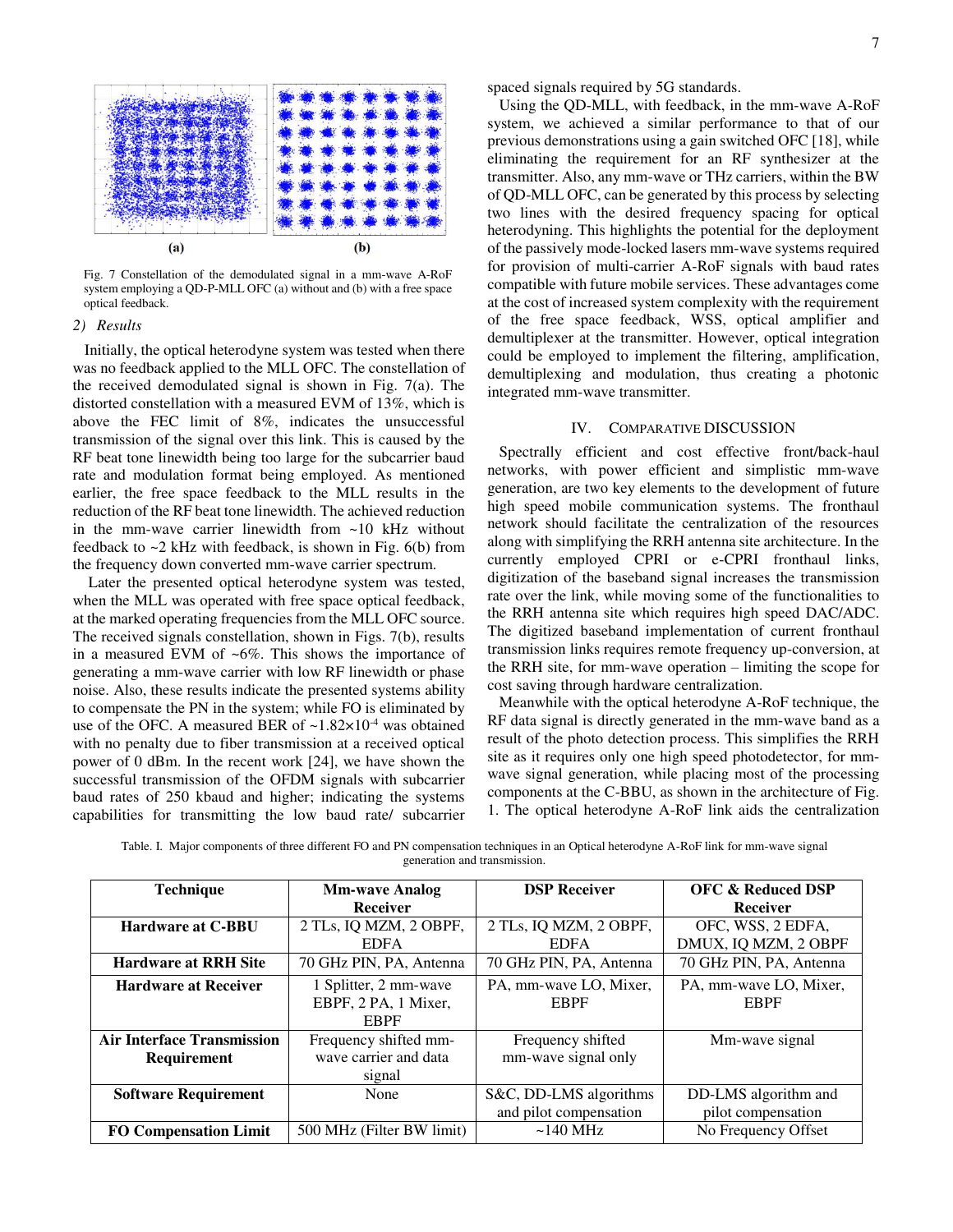goal of the fronthaul networks, while retaining the spectral efficiency of the wireless signal over the optical fronthaul link. Also, a laser-free RRH site can be implemented by tapping and reusing the unmodulated carrier, in the optical heterodyne mmwave A-RoF link, for carrying the uplink data to C-BBU site as demonstrated in our previous work in [39].

 In spite of these advantages, the higher phase noise of the photo-generated mm-wave carriers remains one of the hinderance to the deployment of optical heterodyne A-RoF links in the current wireless systems for carrying the small baud rate/subcarrier spacing multicarrier signals that have been standardized for 5G networks. The three schemes presented in section III, each demonstrate their capabilities to compensate the performance limiting factors in an optical heterodyne /mmwave system, i.e. laser frequency offset and phase noise. The complexity of each scheme, in terms of hardware and software requirements, air transmission requirements and FO compensation limitations are outlined in Table I. As mentioned in section III, the first two techniques (i.e. mm-wave analog receiver and DSP receiver) compensate the FO and PN at the user side receiver unit, hence most of the additional hardware/software complexity is shifted there. However, in the third technique FO is eliminated at the C-BBU site and PN is compensated at the receiver side, hence its complexity is distributed between C-BBU and receiver.

 The analog mm-wave receiver compensates the FO and PN in the same operation using mm-wave cancellation architecture but increases the hardware complexity of the user side receiver unit. However, the "LO-free" frequency down-conversion of the mm-wave data signal reduces the cost of the receiver, while providing a centralized control over most of receiver operations. As the frequency shift in both the photo-mixing generated components (Fc and Fs) remains the same, irrespective of the laser's relative fluctuations, the level of frequency offset compensated depends on the bandwidths of the EBPF used in the analog mm-wave receiver architecture. Hence, for the presented system a frequency offset up to 500 MHz (BW of EBPF in LO arm) can be compensated. Our latest work [40] on the analog mm-wave receiver has shown that the PN capabilities of the receiver is greatly impacted by the chosen mm-wave (carrier and signal) filter design. For the 500 MHz carrier filter bandwidth discussed in this work, [40] indicates that phase noise arising from the interaction of two independent lasers, each exhibiting linewidths in the MHz range, can be compensated.

 Currently, the analog mm-wave receiver can be used in the systems with relaxed spectrum constraints and provision for transmission of mm-wave carrier. It can be used in the systems providing wireless back/front-haul to the RRH antenna sites or fixed user wireless systems, using mm-wave signals which are generated using optical heterodyning of two free running lasers.

 The digital compensation of the FO & PN at the receiver side user unit, transfers the hardware complexity of the analog mmwave receiver to the digital domain, making the DSP receiver scheme well suited for deployment in the wireless mm-wave systems. External LO induced frequency offset of up to 140 MHz can be compensated digitally [23] with this technique, showing its capabilities to compensate the FO induced by most of the commercial lasers. Our previous simulation [18] study has concluded that, for an optical heterodyne A-RoF link with independent tunable laser sources (that are frequency locked, but un-correlated in phase), the linewidths of the beating carriers should be less than ~1.5% of the subcarrier baud rate of the OFDM signal for 64-QAM modulated data. The S&C algorithm, used in the presented DSP receiver, compensates the FO which is larger than the sub-carrier spacing while the residual FO is manifested as phase rotation in the constellation. This phase rotation is compensated using the DD-LMS algorithm. When both of these processing steps are applied to the received signal, the results, as presented in our previous work [23], follow these above mentioned trends. The DSP approach effectively compensates phase rotations which are inherent to OFDM transmission in the presence of FO. But the extent to which PN specifically attributed to intrinsic laser linewidth, can be overcome, warrants further experimental investigation - including the use of optical sources exhibiting higher linewidth values.

 The successful transmission of the mm-wave OFDM signals, with subcarrier spacing as low as 125 kHz [23], over the presented link shows its capabilities to be used in the 5G and beyond 5G wireless systems. The reduced hardware complexity of the DSP receiver scheme makes it simple and most costefficient for the deployment in most of the mm-wave wireless application.

 In order to avoid the transmission of the frequency shifted mm-wave signal through the wireless channel, FO compensation must be done at the C-BBU or RRH site. The use of photonic integrated OFC (based on a QD MLL) at C-BBU and reduced DSP compensation at receiver side, in our third scheme, eliminates the FO while partially shifting the system complexity from user unit to the C-BBU site. The increased complexity, of the C-BBU, due to the requirement of optical filtering, amplification and multiplexing can be reduced by using photonic integration. Further reduction in the complexity can be achieved with recent advances in QD MLL technology [41], which achieve lower linewidth RF beat tones without requirement of free space feedback. The reduced software complexity, with this scheme, for the DSP compensation makes the receiver unit simple and cost efficient. With ideal path matching and high phase correlation between comb lines, OFC based system can successfully transmit very large linewidths. Our previous work [18] has shown that OFC linewidths in the several 10's of MHz can be successfully deployed for optical heterodyne operation with minimal impact of phase noise.

 The reduced complexity and ability to generate an exact frequency mm-wave signal along with successful transmission of the 5G envisioned subcarrier spacing OFDM signals makes the MLL OFC and reduced DSP scheme most suitable for deployment in 5G mobile communication systems. Higher 3 dB bandwidth, of OFC, and flexibility in the choice of the frequency set for heterodyning makes this scheme more suitable for use in converged optical access network, where the different set of optical tones from the same MLL source can be used for various applications.

 In general, the optical heterodyne A-RoF link with compensation based on MLL OFC and reduced DSP provides more practical solution for mm-wave signals generation and transmission. It aids in centralization of the resources while simplifying the user unit and adhering to the wireless channel transmission standards.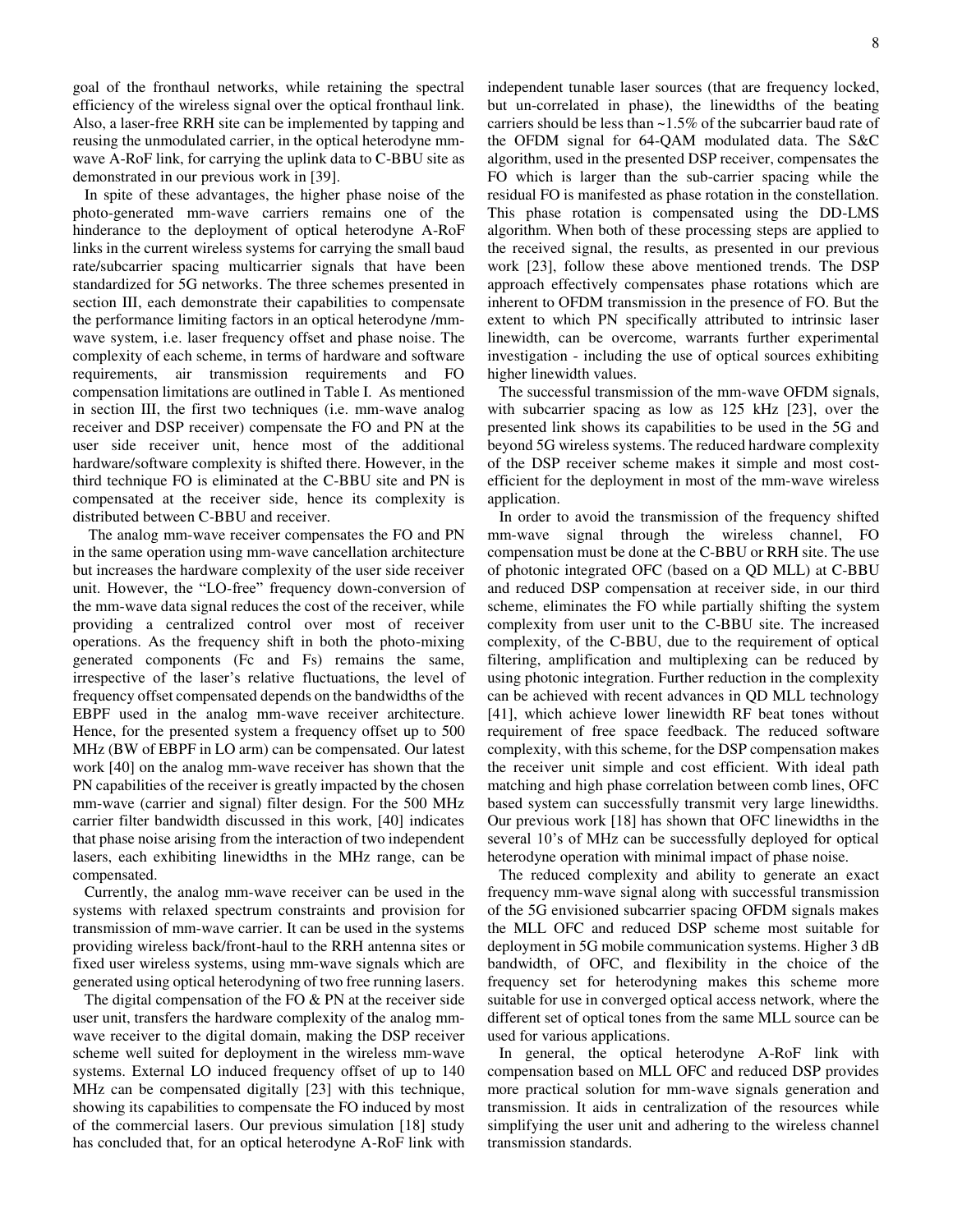# V. CONCLUSION

 Optical heterodyning A-RoF links provide an efficient platform for the generation and distribution of mm-wave signals for wireless systems. In order to facilitate wide deployment of such fibre-wireless systems, techniques which ease restrictions on relative frequency drift and phase offset between the optical carriers, with minimal additional complexity, are of paramount importance. The results presented in this paper, demonstrate three specific schemes that compensate the mm-wave signals performance limiting factors, i.e. frequency and phase offset in an optical heterodyne A-RoF system. The variable degree of compensation achieved, by different techniques, is demonstrated by successfully transmitting low subcarrier spacing OFDM signal over the link.

 The choice of the compensation technique should be made by considering their limitations and the requirements of the application in which the mm-wave A-RoF system will be employed. In general, the optical heterodyne A-RoF system with MLL OFC has the potential to generate a wide range of frequency stable mm-wave carriers from a single device resulting in a simple receiver architecture with reduced DSP requirements. Scaling up the DSP to induce the PN and FO compensation enables the deployment of mm-wave A-RoF systems which can make use of two independent commercially available lasers.

#### ACKNOWLEDGMENT

Authors would like to acknowledge PhD student Lakshmi Narayanan V from IIT Madras, India for his feedback regarding this work.

#### **REFERENCES**

[1] J. G. Andrewa et al., "What will 5G Be?," in IEEE Journal on Selected Areas in Communications, vol. 32, no. 6, pp. 1065–1082, June 2014.

[2] China Mobile Research Institute, "C-RAN: The Road Towards Green RAN," White Paper, ver. 2.3, Sep. 2013.

[3] D. Choudhury, "5G wireless and millimeter wave technology evolution: An overview," *2015 IEEE MTT-S International Microwave Symposium*, Phoenix, AZ, 2015, pp. 1-4.

[4] CPRI, "Common Public Radio Interface (CPRI); Interface Specification (V7.0)," Tech. Rep., Oct. 2015.

[5] eCPRI, "Common Public Radio Interface (CPRI); eCPRI Interface Specification (V1.0)," Tech. Rep., Aug. 2017.

[6] N. J. Gomes and P. Assimakopoulos, "Optical Fronthaul Options for Meeting 5G Requirements," 20th International Conference on Transparent Optical Networks (ICTON), Bucharest, pp. 1-4, 2018.

[7] S. Cho *et al*., "Experimental demonstrations of next generation costeffective mobile fronthaul with IFoF technique," *Optical Fiber Communications Conference and Exhibition (OFC)*, Los Angeles, CA, pp. 1-3, 2015.

[8] C. Han *et al*., "Performance Improvement of Multi-IFoF-Based Mobile Fronthaul Using Dispersion-Induced Distortion Mitigation with IF Optimization," in *Journal of Lightwave Technology*, vol. 34, no. 20, pp. 4772- 4778, 15 Oct.15, 2016.

[9] A. Delmade et al., "Performance Analysis of Analog IF over Fiber Fronthaul Link With 4G and 5G Coexistance," in Journal of Optical Communications and Networking*,* 10 (3), pp. 174-182, 2018.

[10] H. Xin, H. He, K. Zhang, S. B. Hussain and W. Hu, "Flexible Baseband-Unit Aggregation Enabled by Reconfigurable Multi-IF Over WDM Fronthaul," in *IEEE Photonics Journal*, vol. 10, no. 1, pp. 1-10, Feb. 2018.

[11] S. Noor, P. Assimakopoulos and N. J. Gomes, "A Flexible Subcarrier Multiplexing System with Analog Transport and Digital Processing for 5G (and Beyond) Fronthaul," in *Journal of Lightwave Technology*, vol. 37, no. 14, pp. 3689-3700, 15 July15, 2019.

[12] A. Stöhr, "Photonic millimeter-wave generation and its applications in high data rate wireless access," *IEEE International Topical Meeting on Microwave Photonics*, Montreal, QC, pp. 7-10, 2010.

[13] S. Babiel, R. Chuenchom, A. Stöhr, J. E. Mitchell and Y. Leiba, "Coherent radio-over-fiber (CRoF) approach for heterogeneous wireless-optical networks," *Microwave Photonics (MWP) and the 2014 9th Asia-Pacific Microwave Photonics Conference (APMP) 2014 International Topical Meeting on*, Sendai, 2014, pp. 25-27.

[14] Tsai C. *et al.,* "Long-reach 60-GHz MMWoF link with free-running laser diodes beating," *Scientific Reports* **8,** 13711, 2018.

[15] Hsiang-Yu Chen, Yu-Chieh Chi, and Gong-Ru Lin, "Remote heterodyne millimeter-wave over fiber based OFDM-PON with master-to-slave injected dual-mode colorless FPLD pair," Opt. Express 23, 22691-22705, 2015.

[16] J. Beas, G. Castanon, I. Aldaya, A. Aragon-Zavala and G. Campuzano, "Millimeter-Wave Frequency Radio over Fiber Systems: A Survey," in *IEEE Communications Surveys & Tutorials*, vol. 15, no. 4, pp. 1593-1619, 2013.

[17] Y. Tian, K. Lee, C. Lim and A. Nirmalathas, "Experimental comparison of DSB-SC & OSSB based 60 GHz radio-over-fiber fronthaul links," *2016 IEEE International Topical Meeting on Microwave Photonics (MWP)*, Long Beach, CA, pp. 141-144, 2016.

[18] C. Browning *et al*., "Gain-Switched Optical Frequency Combs for Future Mobile Radio-Over-Fiber Millimeter-Wave Systems," in *Journal of Lightwave Technology*, vol. 36, no. 19, pp. 4602-4610, Oct.1, 2018.

[19] P. T. Dat *et al*., "Seamless Convergence of Fiber and Wireless Systems for 5G and Beyond Networks," in *Journal of Lightwave Technology*, vol. 37, no. 2, pp. 592-605, 15 Jan.15, 2019.

[20] Li Fan *et al*., "High-purity 60GHz band millimeter-wave generation based on optically injected semiconductor laser under subharmonic microwave modulation," Opt. Express 24, 18252-18265, 2016.

[21] A. Rolland *et al*., "Non-linear optoelectronic phase-locked loop for stabilization of opto-millimeter waves: towards a narrow linewidth tunable THz source," Opt. Express 19, 17944-17950, 2011.

[22] Colm Browning *et al*., "Phase Noise Robust Optical Heterodyne System for Reduced Complexity Millimeter-Wave Analog Radio-over-Fibre," 2019 European Conference on Optical Communications (ECOC), Dublin, Ireland, M.2.C.4., pp 1-4, 2019.

[23] A. Delmade *et al*., "OFDM Baud Rate Limitations in an Optical Heterodyne Analog Fronthaul Link using Unlocked Fibre Lasers," *2019 International Topical Meeting on Microwave Photonics (MWP)*, Ottawa, ON, Canada, pp. 1-4, 2019.

[24] A. Delmade *et al*., "Quantum Dash Passively Mode Locked Laser for Optical Heterodyne Millimeter-Wave Analog Radio-over-Fiber Fronthaul Systems," in *Optical Fiber Communication Conference (OFC) 2020*, OSA Technical Digest (Optical Society of America, 2020), paper W2A.41.

[25] T. Kuri and K. Kitayama, "Optical heterodyne detection technique for densely multiplexed millimeter-wave-band radio-on-fiber systems," in *Journal of Lightwave Technology*, vol. 21, no. 12, pp. 3167-3179, Dec. 2003.

[26] T. Kuri, T. Sakamoto and T. Kawanishi, "Laser-Phase-Fluctuation-Insensitive Optical Coherent Transmission of 16-Quadrature-Amplitude-Modulation Radio-Over-Fiber Signal," in *Journal of Lightwave Technology*, vol. 34, no. 2, pp. 683-690, 15 Jan.15, 2016.

[27] Y. Shoji, Y. Hashimoto, H. Ogawa, "Fiber-Optic Broadband Signal Distribution Link Based on a Millimeter-Wave Self-Heterodyne Transmission/Optical Remote Heterodyne Detection Technique." in IEICE Trans. Electron., vol. E88-C, no.7, pp.1465-1474, July 2005.

[28] Y. Lin *et al*., "Characterization of Hybrid InP-TriPleX Photonic Integrated Tunable Lasers Based on Silicon Nitride (Si 3N4/SiO2) Microring Resonators for Optical Coherent System," in *IEEE Photonics Journal*, vol. 10, no. 3, pp. 1- 8, June 2018.